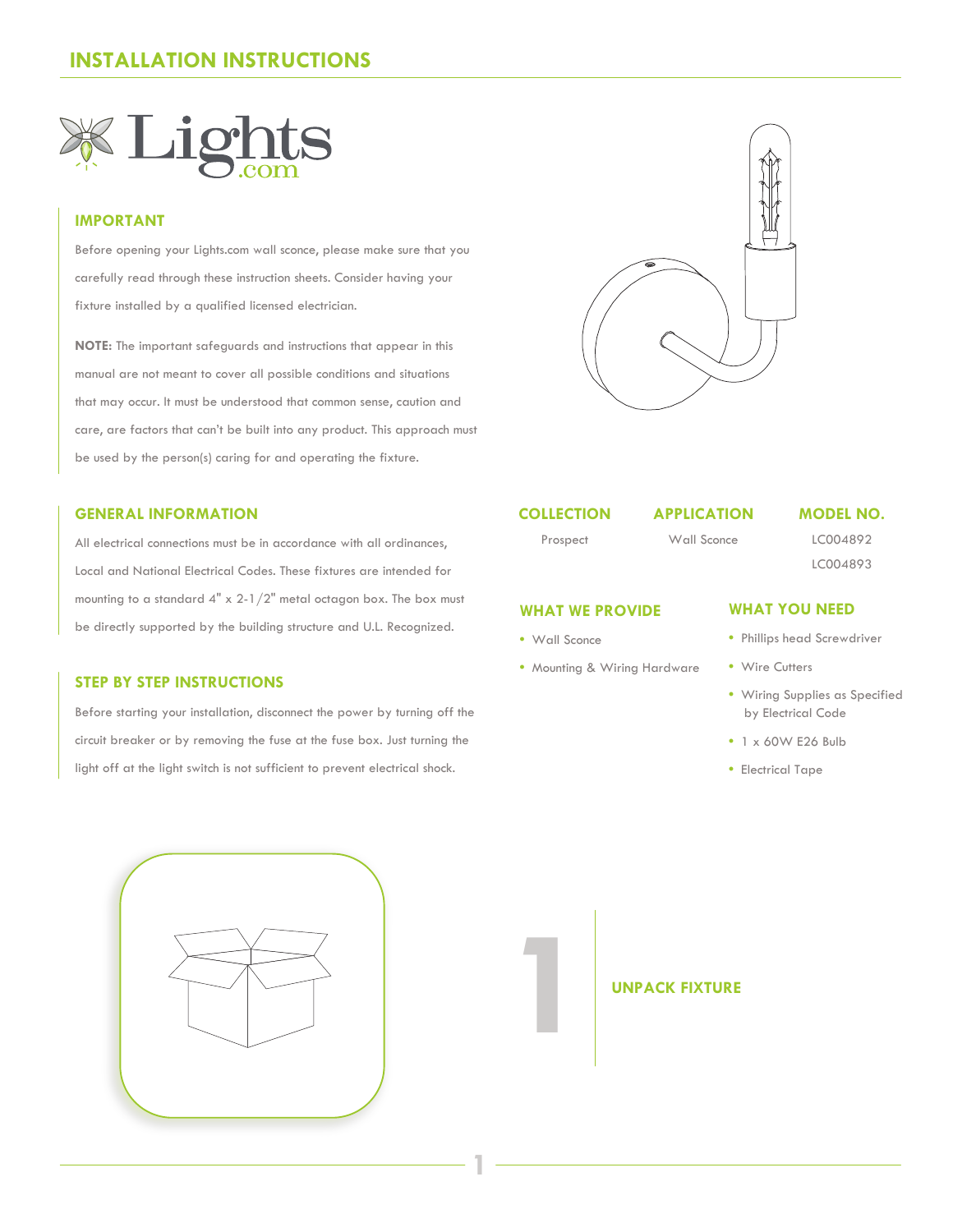



**PREPARE FIXTURE AND MOUNTING PLATE**<br>Remove the mounting plate from the backplate by<br>unscrewing the side screws from the backplate. Remove the mounting plate from the backplate by unscrewing the side screws from the backplate.





### **INSTALL THE MOUNTING PLATE**

If there is an existing fixture, remove it. Expose the supply wires from the J-Box. Insert supply wires through **INSTALL THE MOUNTING PLATE**<br>
If there is an existing fixture, remove it. Expose the<br>
supply wires from the J-Box. Insert supply wires through<br>
the mounting plate. Secure the mounting plate using the<br>
two Phillips head scr two Phillips head screws provided. Tighten to secure.





### **MAKE WIRE CONNECTIONS**

Connect the BLACK fixture wire to the BLACK supply wire and the WHITE fixture wire to the WHITE supply wire. Connect the fixture ground wire to the J-BOX ground wire or wrap around one of the protruding screws on the mounting plate. Secure all connections with the supplied wire nuts and electrical tape (not supplied).